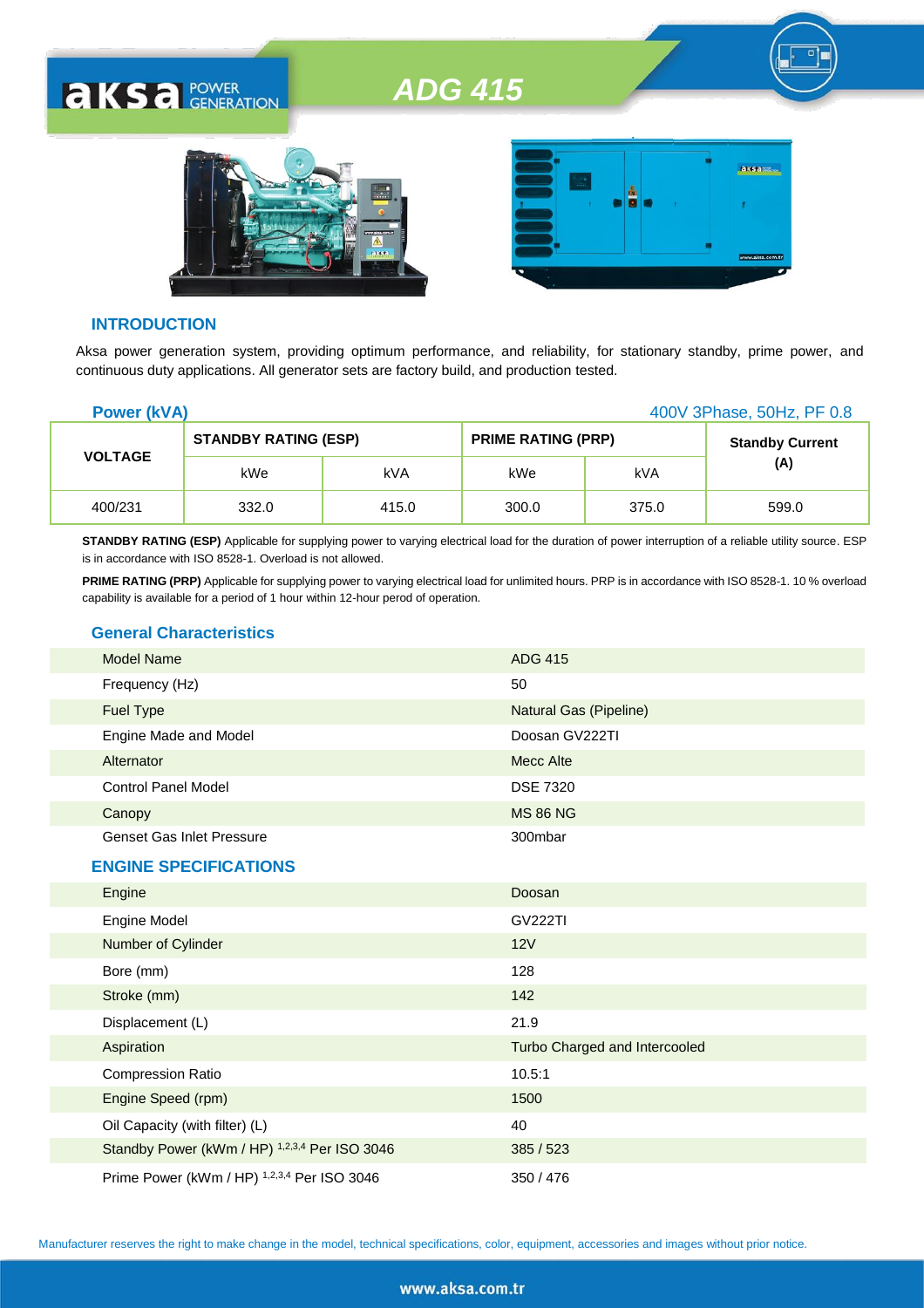

| Max. Operating pressure to EPR, mbar            | 68.94                  |
|-------------------------------------------------|------------------------|
| <b>Block Heater OTY</b>                         | 1                      |
| <b>Fuel Type</b>                                | Natural Gas (Pipeline) |
| Injection Type and System                       | Spark-Ignited          |
| Governor System                                 | ECU                    |
| Operating Voltage (Vdc)                         | 24                     |
| <b>Cooling Method</b>                           | <b>Water Cooled</b>    |
| Cooling Fan Air Flow (m3/min) <sup>5</sup>      | 670                    |
| Coolant Capacity (engine only) (L)              | 44                     |
| Air Filter                                      | Dry Type               |
| Fuel Cons. With %100 Load (kg/hr / m3/hr) 3,4,6 | 68.3 / 95,2            |
| Fuel Cons. With %75 Load (kg/hr / m3/hr) 3,4,6  | 52,6 / 73,4            |
| Fuel Cons. With %50 Load (kg/hr / m3/hr) 3,4,6  | 35,3/49,2              |

### **ALTERNATOR CHARACTERISTICS**

**AKS** *B CENERATION* 

| Manufacturer                      | Mecc Alte        |
|-----------------------------------|------------------|
| Alternator Made and Model         | ECO 40 1S/4B     |
| Frequency (Hz)                    | 50               |
| Power (kVA)                       | 400              |
| Voltage (V)                       | 400              |
| Phase                             | $\mathbf{3}$     |
| A.V.R.                            | <b>DER</b>       |
| Voltage Regulation                | $(+/-)0.5%$      |
| <b>Insulation System</b>          | H                |
| Protection                        | IP <sub>23</sub> |
| <b>Rated Power Factor</b>         | 0.8              |
| Weight Comp. Generator (kg)       | 1049             |
| Cooling Air (m <sup>3</sup> /min) | 54               |

#### **Canopy Dimensions**

| Length (mm) | 5410 |  |
|-------------|------|--|
| Width (mm)  | 1864 |  |
| Height (mm) | 2366 |  |

1 Max load and overload ratings based on ISO 3046 gross flywheel power.

2 Technical data based on ISO 3046-1 standards of 77°F(25°C), 14.5Psia (100kPa) and 30% relative humidity.

3 Production tolerances in engines and installed components can account for power variations of ± 5%. Altitude, temperature and excessive exhaust and intake restrictions should be applied to power calculations.

4 All fuel and thermal calculations unless otherwise noted are done at ISO 3046 rated load using LHV for NG of 48.17 MJ/kg.

- 5 At 0.5 in-H2O of Package Restriction at STP
- 6.Volume calculated using density of 0.717 kg/m3 for NG, 0.51 kg/L for LPG

Manufacturer reserves the right to make change in the model, technical specifications, color, equipment, accessories and images without prior notice.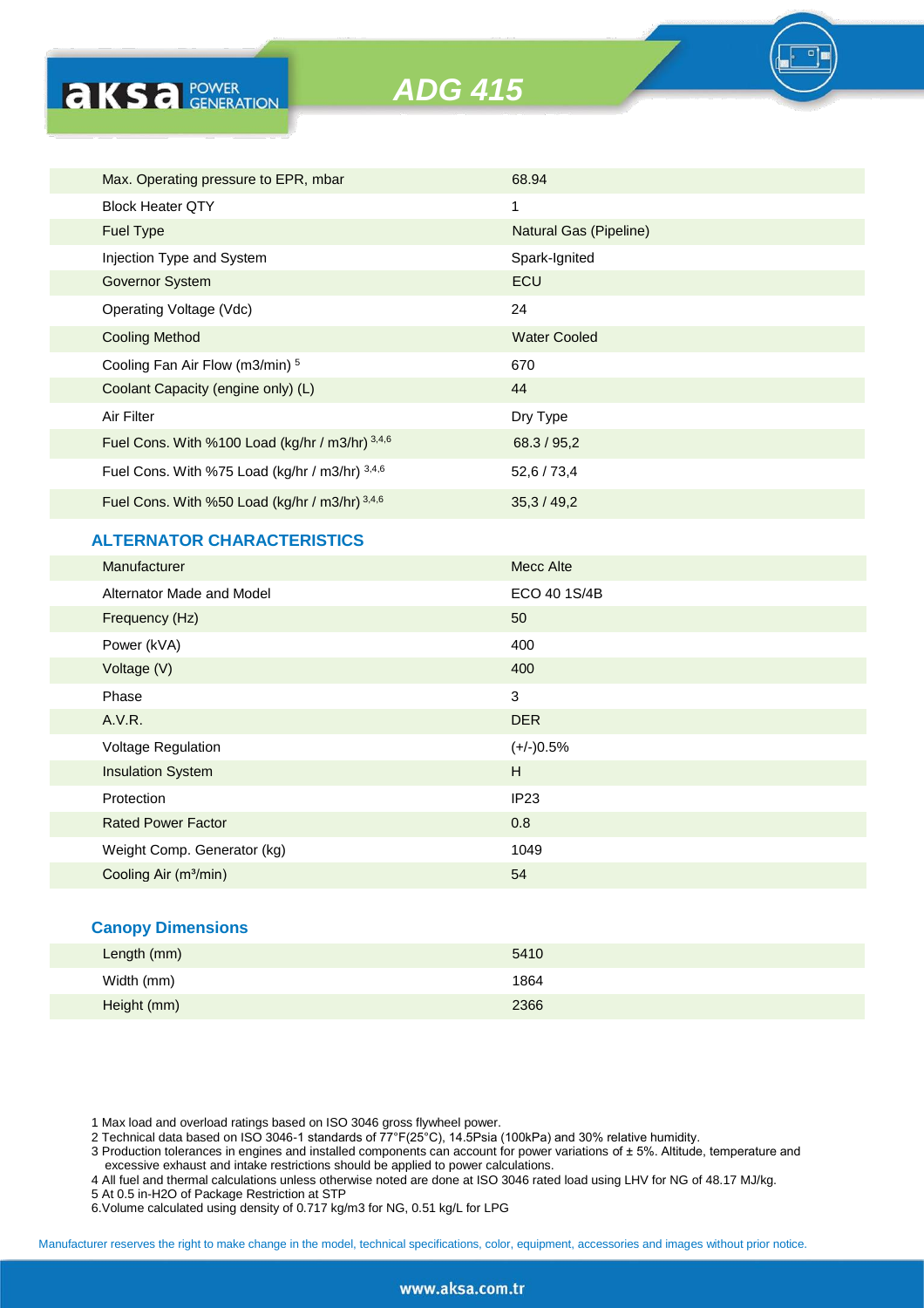



- **1.**Steel structures
- **2.** Emergency stop push button
- **3.** Canopy and panels made from powder coated sheet steel.
- **4.** Control panel is mounted on the baseframe. Located at the right side of the generator set
- **5.** Oil could be drained via valve and a hose
- **6.** Exhaust system in the canopy
- **7.** Special large access doors for easy maintanance
- **8.** In front and back side special large access doors for
- easy maintanance
- **8.** Base frame
- **9.** Special large access doors for easy maintanance **10.** Lifting points
- **11.** The cap on the canopy provides easy accsess to radiator cap.
- **12.** Sound proofing materials
- **13.** Plastic air intake pockets.

#### **INTRODUCTION**

Sound-attenuated and weather protective enclosures for generating sets from Aksa, meet event the sound requirements and provide optimum protection from inclement weather and development by our specialist acoustic engineers. Our modular designed sound insulated canopies provide ease of access for servicing and general maintenance and interchangeable components permitting on-site repair. Enclosures are designed to optimize genset cooling performance, providing you with confidence that genset ratings and ambient capability.

### **Control Panel**

| Control Module             | <b>DSE</b>      |
|----------------------------|-----------------|
| Control Module Model       | <b>DSE 7320</b> |
| <b>Communication Ports</b> | <b>MODBUS</b>   |



#### **Devices**

DSE, model 7320 Auto Mains Failure control modüle, Static battery charger Emergency stop push button and fuses for control circuits

#### **CONSTRUCTION and FINISH**

Comonents installed in sheet steel enclosure.

Phosphate chemical, pre-coating of steel provides corrosion resistant surface

Polyester composite powder topcoat forms high gloss and extremely durable finish

Lockable hinged panel door provides for easy component access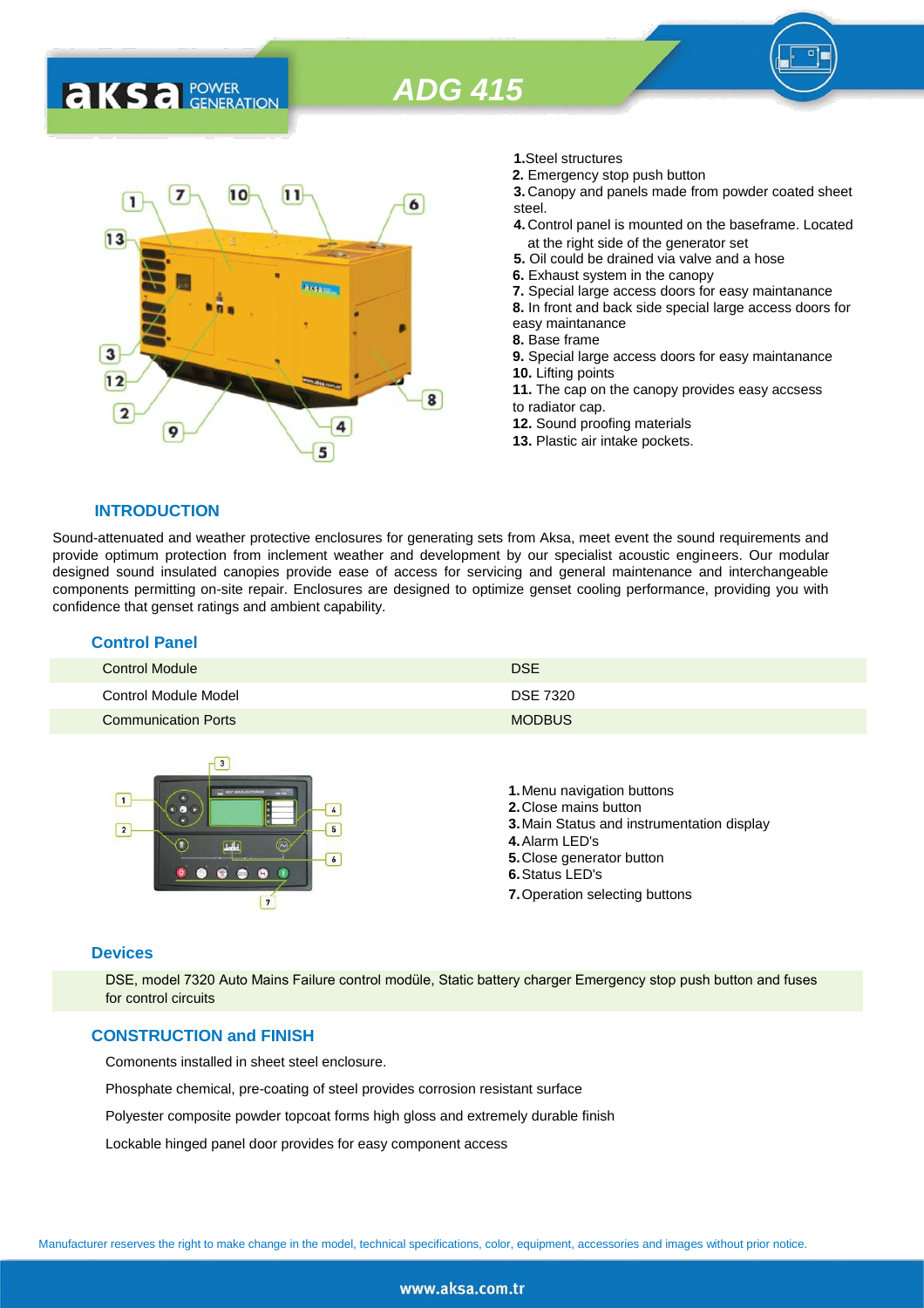

#### **INSTALLATION**

Control panel is mounted generating set baseframe on robust steel stand or power module. Located at side of generating set with properly panel visibility.

#### **GENERATING SET CONTROL UNIT**

The DSE 7320 conrol module is a standard addition to our generator sets from 220 kVA upwards and it has been designed to start and stop diesel andgas generating sets that include electronic and non electronic engines.

The DSE 7320 includes the additional capability of being able to monitor a mains (utility) supply and is therefore suitable for controlling a standby generating set in conjunction with an automatic transfer switch.

The DSE7320 also indicates operational status and fault conditions, automatically shutting down the generating set and indicating faults by means of its LCD display on the front panel.

#### **STANDARD SPECIFICATIONS**

- Microprocessor controlled
- 132 x 64 pixel LCD display makes information easy to read
- Front panel programming and also via PC software
- Soft touch membrane keypad and five key menu navigation
- Remote communications via RS232, RS485 and ethernet.
- Event logging (50) showing date and time
- Multiple date and time engine exercise mode and maintenance scheduler
- Engine block heater control.

**Instruments**

- Controls; stop, manuel, auto, test, start, mute lamb test/transfer to generator, transfer to mains, menu navigation.

| <b>ENGINE</b>          |
|------------------------|
| Engine speed           |
| Oil pressure           |
| Coolant temperature    |
| Run time Battery volts |
| Engine maintenance due |
| <b>GENERATOR</b>       |
| Voltage (L-L, L-N)     |
| Current (L1-L2-L3)     |
| Frequency              |
| Earth current          |
| kW                     |
| Pf                     |
| kVAr                   |
| kWh, kVAh, kVArh       |
| Phase sequence         |
|                        |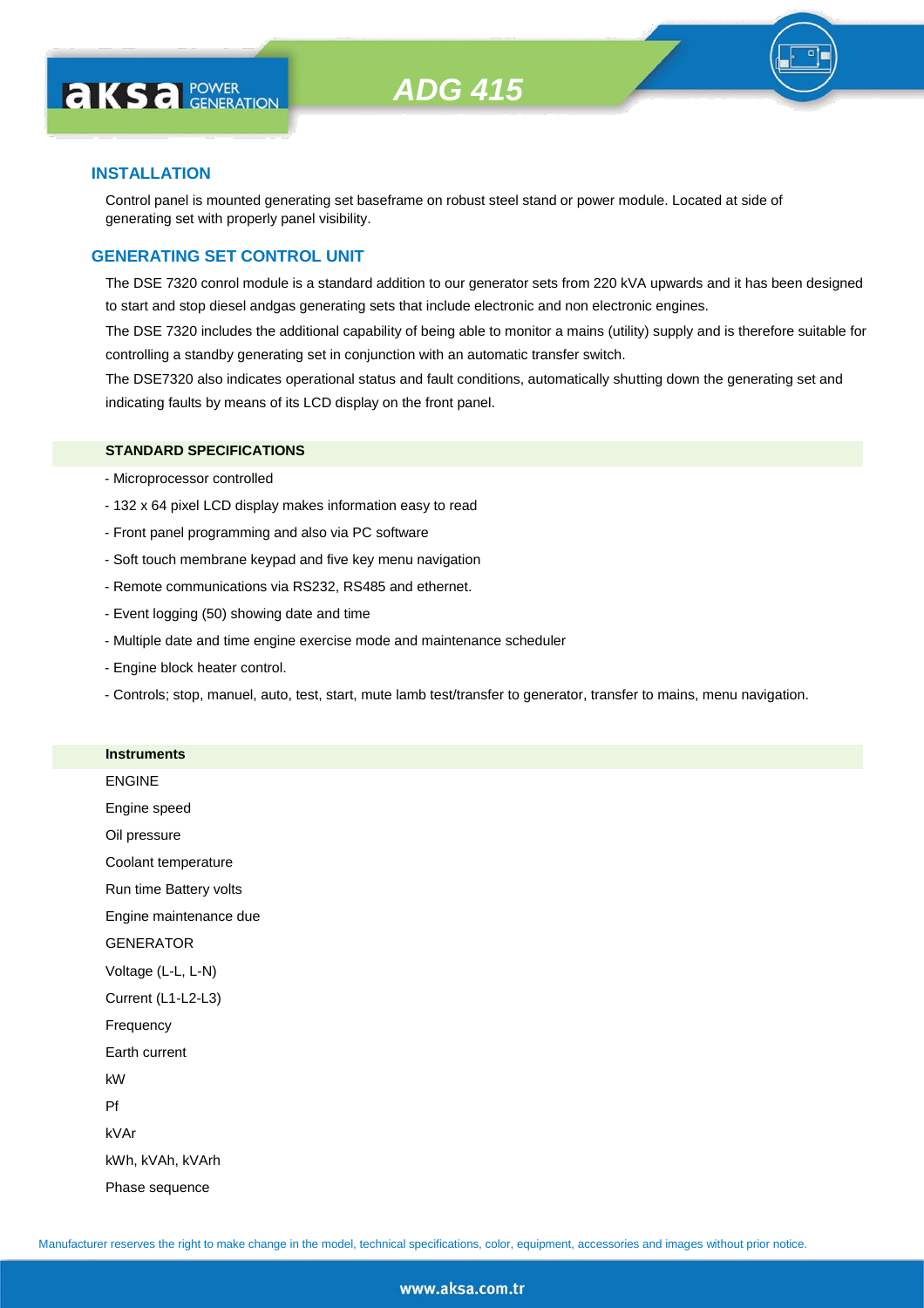# **AKS** *C ROWER*





#### MAINS

Voltage (L-L, L-N)

Frequency

WARNING

Charge failure

Battery under voltage

Fail to stop

Low fuel level (opt.)

kW over load

Negative phase sequence

Loss of speed signal

PRE-ALARMS

Low oil pressure

High engine temperature

Low engine temperature

Over /Under speed

Under/over generator frequency

Under/over generator voltage

ECU warning

SHUT DOWNS

Fail to start

Emergency stop

Low oil pressure

High engine temperature

Low coolant level

Over /Under speed

Under/over generator frequency

Under/over generator voltage

Oil pressure sensor open

Phase rotation

ELECTRICAL TRIP

Earth fault

kW over load

Generator over current

Negative phase sequence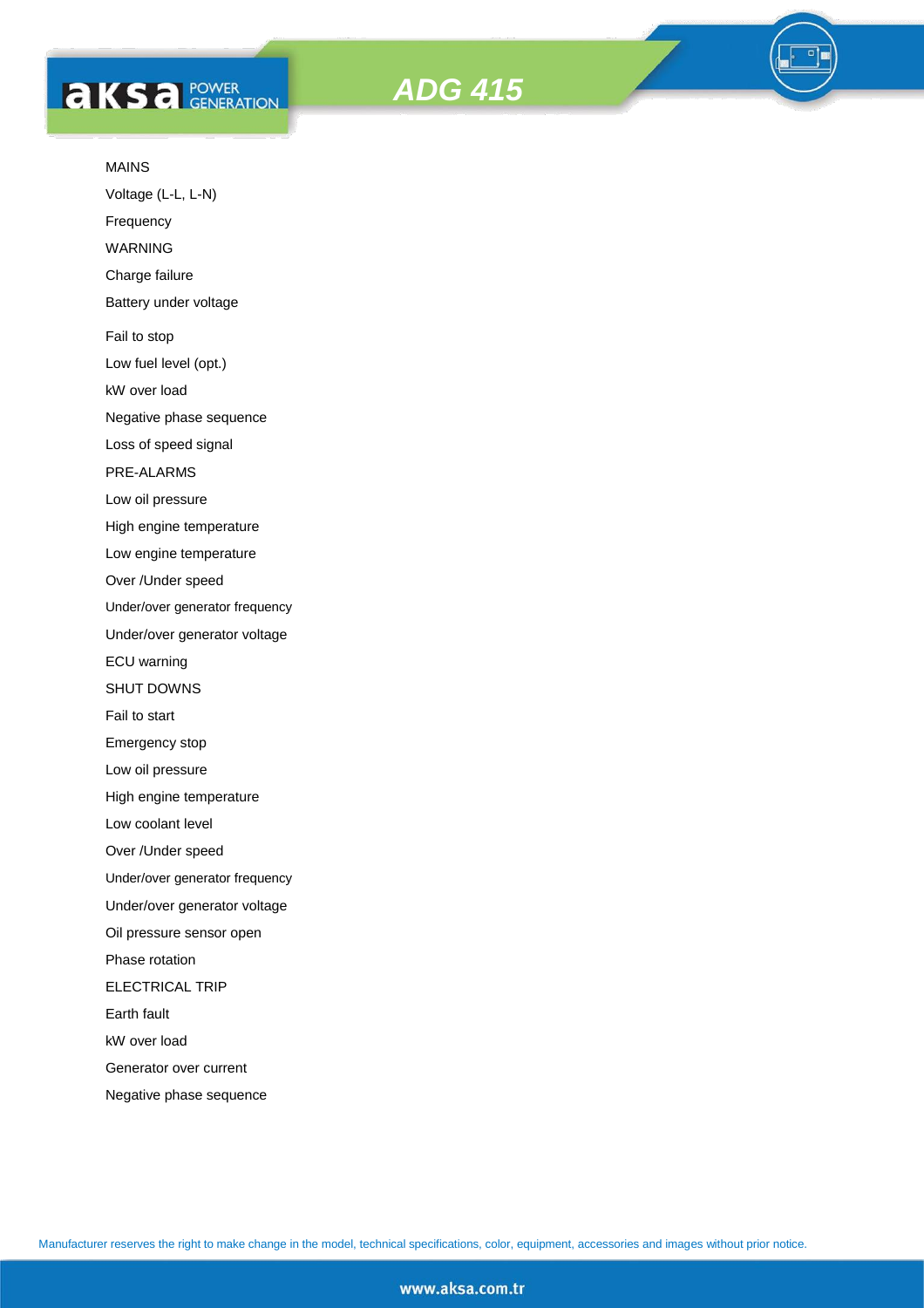

High oil temperature shut down Low fuel level shut down Low fuel level alarm High fuel level alarm EXPANSION MODULES Editional LED module (2548) Expension relay module (2157) Expansion input module (2130)

#### **Standards**

Elecrical Safety / EMC compatibility BS EN 60950 Electrical business equipment BS EN 61000-6-2 EMC immunity standard BS EN 61000-6-4 EMC emission standard

#### **STATIC BATTERY CHARGER**

Battery charger is manufactured with switching-mode and SMD technology and it has high efficincy.

Battery charger models' output V-I characteristic is very close to square

2405 has fully output shot circuit protection and ıt can be used as a current source.

2405 charger has high efficiency, long life, low failure rate, light weight and low heat radiated in accordance with linear alternatives.

The charger is fitted with a protection diode across the output.

Charge fail output is available.

Connect charge fail relay coil between positive output and CF output.

Input: 196-264V.

Output: 27,6V 5A or 13,8V 5A.

#### **STANDARD SPECIFICATIONS**

- Heavy duty, water cooled naturalgas engine
- Radiator with mechanical fan
- Protective grille for fan and rotating parts
- Electric starter and charge alternator
- Starting battery (with lead acid) including rack and cables
- Engine jacket cooling heater
- Static battery charger
- Flexible gas connection hoses
- Single bearing, class H alternator
- Industrial exhaust silencer and steel belows supplied separately
- Manual for use and installation

Manufacturer reserves the right to make change in the model, technical specifications, color, equipment, accessories and images without prior notice.